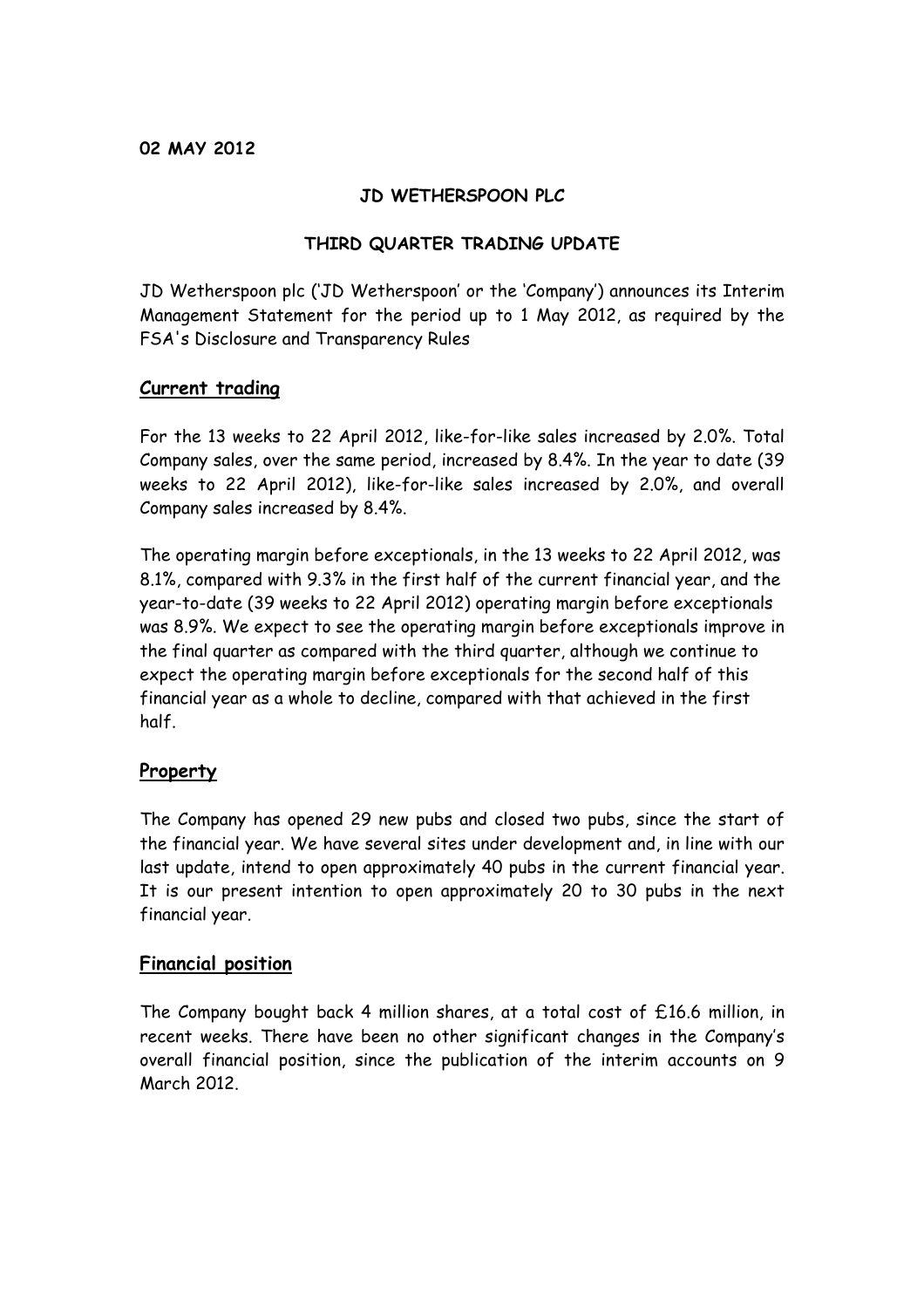# **Taxation**

The pub industry was burdened with considerable additional taxes at the time of the recent budget announcement. As well as excise duty, a change in allowances for fruit/slot machine taxation has resulted in increased costs for Wetherspoon of £2 million per annum. The government has also announced the introduction of a 'late-night levy', in effect another tax, which will also cost approximately £2 million per annum. The effect of the three tax increases in the next financial year will be approximately £11 million.

The extra taxes on fruit/ slot machines and the late-night levy are not applicable to supermarkets, so the tax disparity between supermarkets and pubs has been further increased.

The total tax bill for Wetherspoon in the current financial year, including VAT, excise duty, corporation and other taxes will be approximately half a billion pounds, about a £50-million increase, compared with the previous financial year. We have also created approximately 3,000 jobs in the same period, but all of the economic benefits of our expansion are currently being levied by the government as taxes - an unsustainable situation.

Many companies in the pub and catering industry, including Fuller's, Robinsons, Shepherd Neame and Thwaites, for example, have joined the 'VAT Club', headed by Jacques Borel, and are urging the government to reduce VAT for our industry, along with many other countries, in order to generate additional jobs and taxes for their economies. The current tax system, whereby pubs pay 20% VAT on food sales, while supermarkets pay virtually nothing, is bad for jobs and taxes.

The overall level of taxes and the disparity with supermarkets have greater economic effect in less affluent parts of the UK. The result is that the majority of prominent pub and catering companies are investing in the southern part of the UK and in major town and city centres elsewhere, contributing to serious economic problems for many high streets in Britain and Northern Ireland.

# **Outlook**

As previously stated, the main challenges for the company, in this financial year of 53 trading weeks, will be the continuing cost pressures resulting from government legislation, including recent increases in excise duty, business rates and carbon tax. We continue to be slightly more cautious about the potential outcome for the current financial year.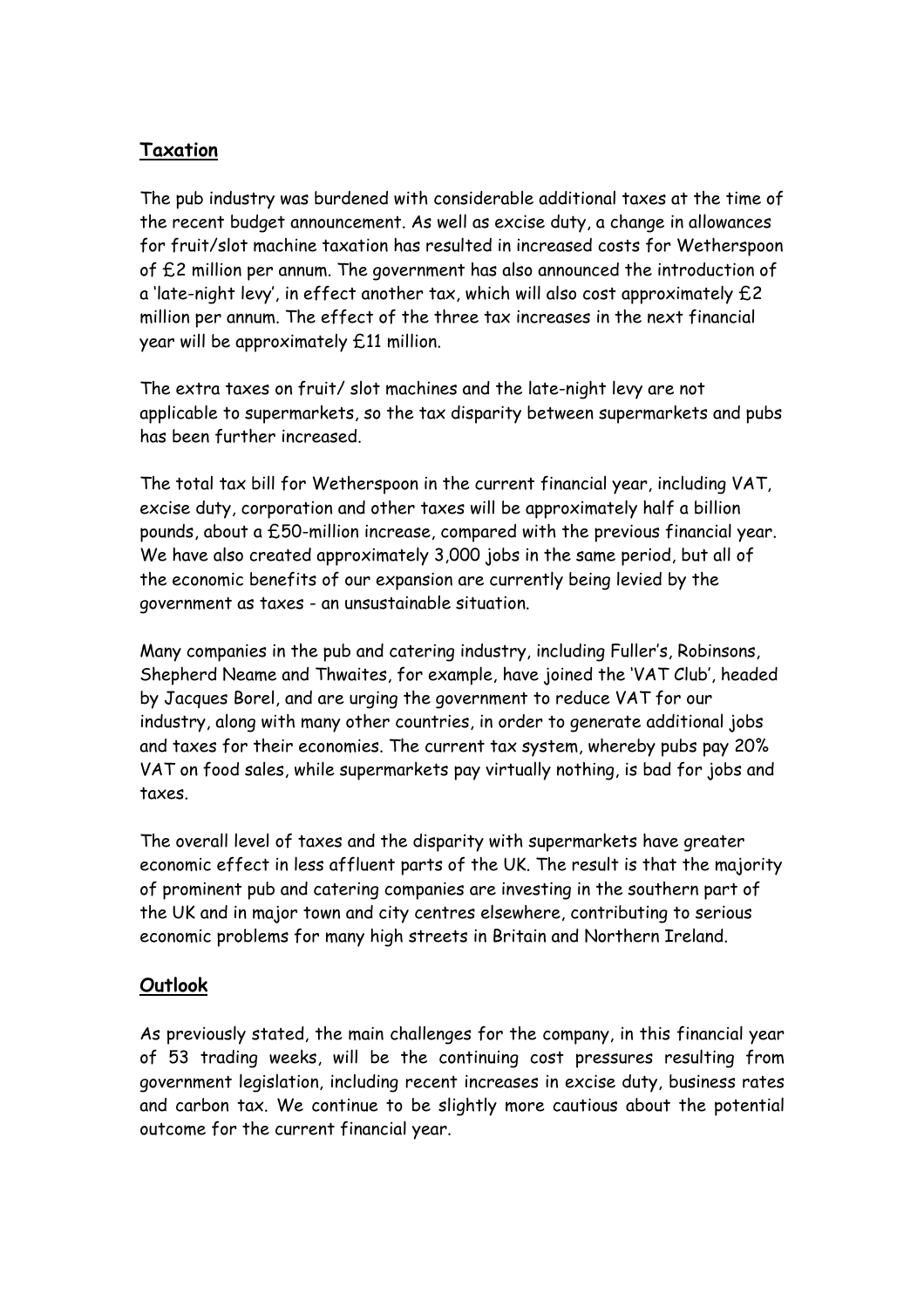# **Enquiries:**

| John Hutson, Chief Executive     | 01923 477777               |
|----------------------------------|----------------------------|
| Kirk Davis, Finance Director     | 01923 477777               |
| Eddie Gershon, Company Spokesman | 020 8352 5012/07956 392234 |

#### **Notes to editors**

1. JD Wetherspoon owns and operates pubs throughout the UK. The Company aims to provide customers with good-quality food and drink, served by welltrained and friendly staff, at reasonable prices. The pubs are individually designed, and the Company aims to maintain them in excellent condition.

2. Visit our website: [www.jdwetherspoon.co.uk](http://www.jdwetherspoon.co.uk/)

3. This announcement has been prepared solely to provide additional information to the shareholders of JD Wetherspoon, in order to meet the requirements of the FSA's Disclosure and Transparency Rules. It should not be relied on by any other party, for other purposes. Forward-looking statements have been made by the directors in good faith, using information available up until the date on which they approved this statement. Forward-looking statements should be regarded with caution, because of the inherent uncertainties in economic trends and business risks.

4. The next trading update is expected to be issued on 11 July 2012.

5. The current financial year comprises 53 trading weeks to 29 July 2012.

6. An extract from our 2012 interim report is repeated below, providing further clarity on the tax burden faced by the pub industry:

### **"Taxes and regulation**

The table below breaks down the taxes paid in the six months to 22 January, in comparison with both the previous year and our profit after tax: